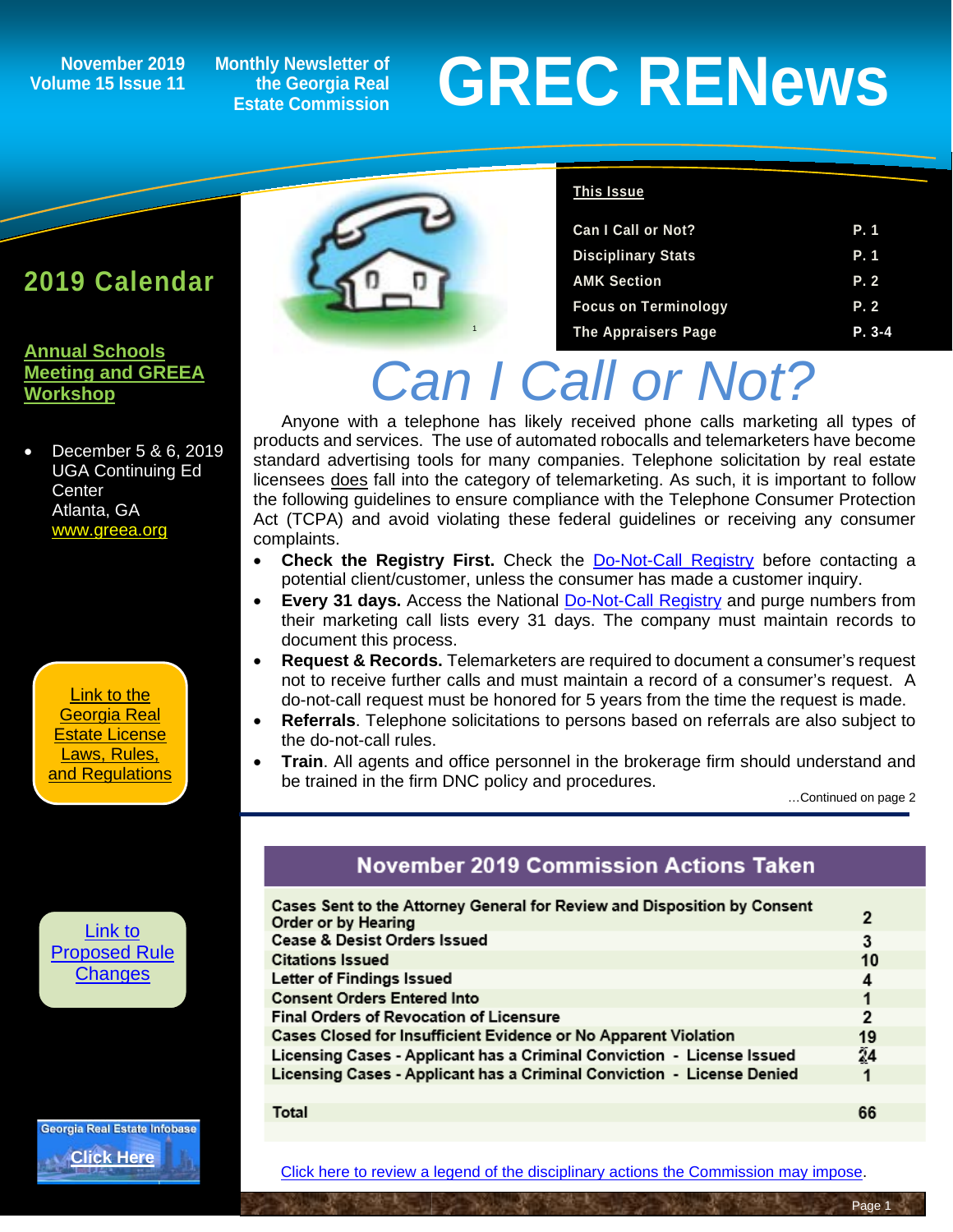### **[SUBMIT](http://www.jmre.com/grecrenewscomments2014.htm) [Comments](http://www.jmre.com/grecrenewscomments2014.htm) [&](http://www.jmre.com/grecrenewscomments2014.htm) [Suggestions](http://www.jmre.com/grecrenewscomments2014.htm)**

To sign up to receive the GREC **RENewsletter** [Click Here](https://www.grec.state.ga.us/about/subscribe.html)

#### **Online Courses from GREC**

**[\\$10 each](http://www.jmre.com/grec) [3 Hour CE](http://www.jmre.com/grec)  [Course](http://www.jmre.com/grec) [Total of 9](http://www.jmre.com/grec)  [Hours CE](http://www.jmre.com/grec)  [Available](http://www.jmre.com/grec)** [\(Also Approved](http://www.jmre.com/grec)  [as Instructor CE,](http://www.jmre.com/grec)  [not approved as](http://www.jmre.com/grec)  [License Law CE\)](http://www.jmre.com/grec)

> *["Avoiding](http://www.jmre.com/grec)  [Trust](http://www.jmre.com/grec)  [Account](http://www.jmre.com/grec)  [Trouble"](http://www.jmre.com/grec)*

*["Practicing](http://www.jmre.com/grec)  [Real Estate &](http://www.jmre.com/grec)  [Staying Out](http://www.jmre.com/grec)  [of Trouble"](http://www.jmre.com/grec)*

*["Being a](http://www.jmre.com/grec)  [Broker and](http://www.jmre.com/grec)  [Staying Out](http://www.jmre.com/grec)  [of Trouble"](http://www.jmre.com/grec)*

#### **Georgia Real Estate Commission** Suite 1000

International Tower 229 Peachtree Street NE Atlanta, GA 30303-1605 Phone 404-656-3916

## *Call or Not?…*

**FSBO.** The purpose of the call must be to discuss a potential sale. If a seller is a For Sale by Owner and his/her phone number is listed on the Do-Not-Call Registry an agent can only call the owner if he/she actually has a party interested in the property. Otherwise, it is a violation.

The National Association of Realtors<sup>™</sup> has created an informative video explaining tips for real estate offices to manage and comply with the Telephone Consumer Protection Act Do Not Call requirements, and it can be viewed at the following link. [Window to the](https://www.nar.realtor/window-to-the-law/comply-with-the-do-not-call-registry)  [Law: Comply With The Do Not Call Registry.](https://www.nar.realtor/window-to-the-law/comply-with-the-do-not-call-registry) In addition, the entire FTC document stating describing the requirements can be accessed as a pdf file at the following link: <https://transition.fcc.gov/cgb/policy/Telemarketing-Rules.pdf>

There is no cost to register residential or cell phone numbers. Go to [www.donotcall.gov.](http://www.donotcall.gov/) The phone numbers already registered on the previously maintained Georgia Do Not Call List were merged into the Federal Do Not Call Registry. (DNC).

## **Absolutely Must Know Section**



**The Brokerage firm's Office Policies and Procedures should include practical policies to comply with the TSR (Telemarketing Sales Rule) including procedures to avoid calling numbers registered in the Do Not Call National Registry. There is a 31-day requirement to scrub and update call lists.**

In addition to compliance with FTC rules, it is a violation of the License Law, Rules, and Regulations to negotiate a sale, exchange, or lease of real estate directly with an owner, a lessor, a purchaser, or a tenant if the licensee knows that such owner or lessor has a written outstanding listing contract in connection with such property granting an exclusive agency or an exclusive right to sell to another broker or that such purchaser or tenant has a written outstanding exclusive brokerage agreement with another broker, unless the outstanding listing or brokerage agreement provides that the licensee holding such agreement will not provide negotiation services to the client;

Reference: [§ 43-40-25.](http://www.grec.state.ga.us/about/relaw.html) Violations by licensees, schools, and instructors; sanctions; unfair trade practices (b) (14).

*Focus on Terminology: "Solicitation"*

- The TCPA defines a telephone solicitation as:
- "the initiation of a telephone call or message for the purpose of encouraging the purchase or rental of, or investment in, property, goods, or services, which is transmitted to any person but does not include a call or message to any person with that person's prior express invitation or permission; to any person with whom the caller has an established business relationship; or by a tax-exempt nonprofit organization."
- The term telemarketer means the person or entity that initiates a telephone call or message for the purpose of encouraging the purchase or rental of, or investment in, property, goods, or services, which is transmitted to any person.

Page 2

#### **Relevant Acronyms:**

TCPA: Telephone Consumer Protection Act of 1991 FTC: Federal Trade Commission TSR: Telemarketing Sales Registry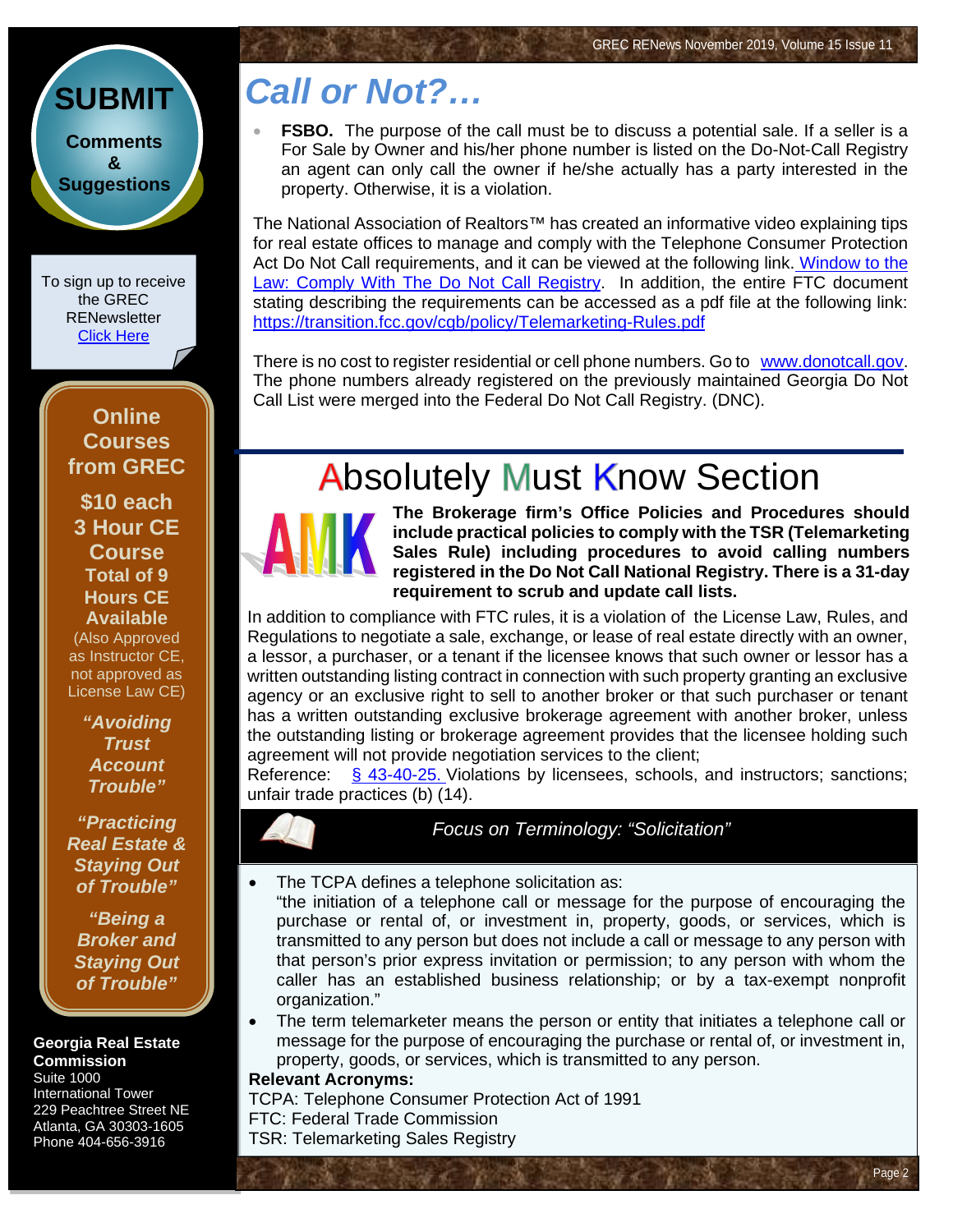# **The Appraisers Page**

### 1 **Georgia Real Estate Appraisers Board November 2019**

### **Useful Links**:

[GREAB](http://www.grec.state.ga.us/about/greab.html) [Web Site](http://www.grec.state.ga.us/about/greab.html)

## **Calculating Time Adjustments**

**By: D. Scott Murphy, SRA & E. Grant Murphy**

[Appraisal Act](http://www.grec.state.ga.us/about/appraisersact.html)

═════════════════<br>══════════════════

═════════════════<br>══════════════════



One of the most challenging tasks for an appraiser is to correctly analyze the current market and calculate the rate of depreciation or appreciation. It's a moving target and while hind sight is 20/20 confirming the most recent and pending sales is often a challenge. The method for calculating either depreciation or appreciation is to carefully research *comparable* sales in the subject market. Only sales and listings which would have been a valid alternative for the subject property can be used. A common error is to calculate market change using *all* sales and listings in the subject market.

In 2008 the two GSE's (government sponsored entities) Fannie Mae and Freddie Mac released forms 1004MC and 71 respectively (a cosponsored form which is identical). This is the form which appraiser use to report their results.

*Market Conditions Addendum to the Appraisal Report The Market Conditions Addendum (Form 1004MC) is designed to enhance the transparency of the market trends and conditions conclusions made by the appraiser. The Market Conditions Addendum will be required with all one- to*  four-unit property appraisals performed on or after April 1, 2009. This requirement applies to loans delivered to Fannie Mae, whether the loans are underwritten *manually or through Desktop Underwriter®. The Market Conditions Addendum is intended to provide the lender/client with a clear and accurate understanding of the market trends and conditions prevalent in the subject neighborhood. The form provides the appraiser with a structured format to report the data and to identify more easily current market trends and conditions. The appraiser's conclusions must be reported in the "Neighborhood" section of the appraisal report. \*Source: Fannie Mae* 

#### Market Conditions Addendum to the Appraisal Report File No.

| The purpose of this addendum is to provide the lender/client with a clear and accurate understanding of the market trends and conditions prevalent in the subject<br>neighborhood. This is a required addendum for all appraisal reports with an effective date on or after April 1, 2009.                                                                                                                                                                                                                                                                                                                                                                                                                                                                                                                                                                                                                                                                                                                                                                                                                                                                                                                                                |                                    |      |                    |                  |                |                      |
|-------------------------------------------------------------------------------------------------------------------------------------------------------------------------------------------------------------------------------------------------------------------------------------------------------------------------------------------------------------------------------------------------------------------------------------------------------------------------------------------------------------------------------------------------------------------------------------------------------------------------------------------------------------------------------------------------------------------------------------------------------------------------------------------------------------------------------------------------------------------------------------------------------------------------------------------------------------------------------------------------------------------------------------------------------------------------------------------------------------------------------------------------------------------------------------------------------------------------------------------|------------------------------------|------|--------------------|------------------|----------------|----------------------|
| <b>Property Address</b>                                                                                                                                                                                                                                                                                                                                                                                                                                                                                                                                                                                                                                                                                                                                                                                                                                                                                                                                                                                                                                                                                                                                                                                                                   |                                    | City |                    |                  | State          | ZIP Code             |
| Borrower                                                                                                                                                                                                                                                                                                                                                                                                                                                                                                                                                                                                                                                                                                                                                                                                                                                                                                                                                                                                                                                                                                                                                                                                                                  |                                    |      |                    |                  |                |                      |
| Instructions: The appraiser must use the information required on this form as the basis for his/her conclusions, and must provide support for those conclusions, regarding<br>housing trends and overall market conditions as reported in the Neighborhood section of the appraisal report form. The appraiser must fill in all the information to the extent<br>it is available and reliable and must provide analysis as indicated below. If any required data is unavailable or is considered unreliable, the appraiser must provide an<br>explanation. It is recognized that not all data sources will be able to provide data for the shaded areas below; if it is available, however, the appraiser must include the data<br>in the analysis. If data sources provide the required information as an average instead of the median, the appraiser should report the available figure and identify it as an<br>average. Sales and listings must be properties that compete with the subject property, determined by applying the criteria that would be used by a prospective buyer of the<br>subject property. The appraiser must explain any anomalies in the data, such as seasonal markets, new construction, foreclosures, etc. |                                    |      |                    |                  |                |                      |
| <b>Inventory Analysis</b>                                                                                                                                                                                                                                                                                                                                                                                                                                                                                                                                                                                                                                                                                                                                                                                                                                                                                                                                                                                                                                                                                                                                                                                                                 | Prior 7-12 Months Prior 4-6 Months |      | Current - 3 Months | Overall Trend    |                |                      |
| Total # of Comparable Sales (Settled)                                                                                                                                                                                                                                                                                                                                                                                                                                                                                                                                                                                                                                                                                                                                                                                                                                                                                                                                                                                                                                                                                                                                                                                                     |                                    |      |                    | Increasing       | Stable         | Declining            |
| Absorption Rate (Total Sales/Months)                                                                                                                                                                                                                                                                                                                                                                                                                                                                                                                                                                                                                                                                                                                                                                                                                                                                                                                                                                                                                                                                                                                                                                                                      |                                    |      |                    | Increasing       | Stable         | Declining            |
| Total # of Comparable Active Listings                                                                                                                                                                                                                                                                                                                                                                                                                                                                                                                                                                                                                                                                                                                                                                                                                                                                                                                                                                                                                                                                                                                                                                                                     |                                    |      |                    | Declining        | $\Box$ Stable  | $\Box$ Increasing    |
| Months of Univirus Capaby (Total Listings (Ab, Date)                                                                                                                                                                                                                                                                                                                                                                                                                                                                                                                                                                                                                                                                                                                                                                                                                                                                                                                                                                                                                                                                                                                                                                                      |                                    |      |                    | $\Box$ Doolinina | $\Box$ Chalalo | <b>I lease sales</b> |

The appraiser must use the exact same search parameters used in looking for the comparable sales and listings used in the appraisal. This often results in a modest dataset. Sometimes there will be zero sales or listings for a given period. The GSE's say that is okay. They do not want the appraiser to change neighborhood boundaries or other significant factors in order to collect more data.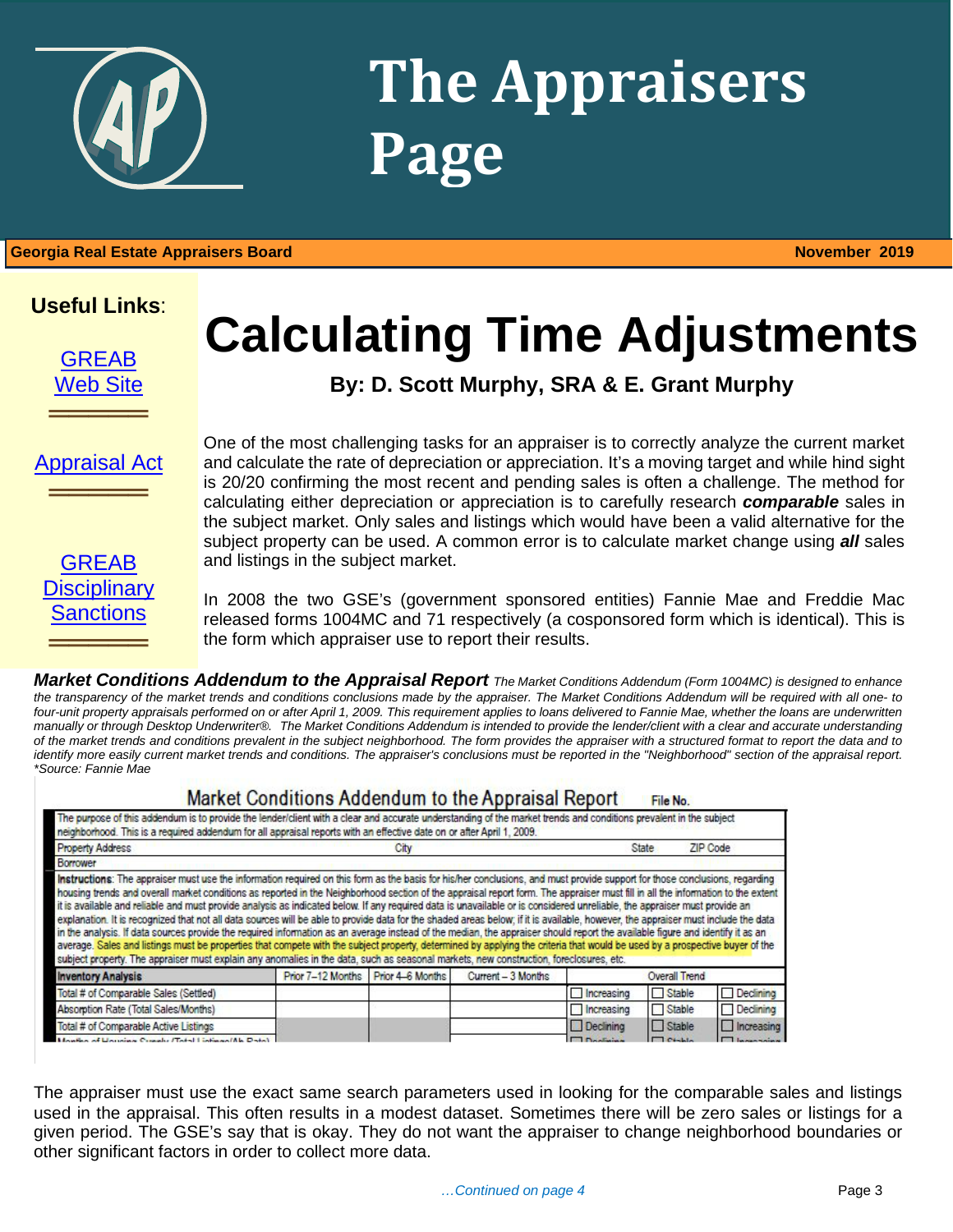

# **The Appraisers Page**

#### **Georgia Real Estate Appraisers Board November 2019**

### **Useful Links**:

**[GREAB](http://www.grec.state.ga.us/about/greab.html)** [Web Site](http://www.grec.state.ga.us/about/greab.html)

## **Calculating Time Adjustments**

**By: D. Scott Murphy, SRA & E. Grant Murphy**

[Appraisal Act](http://www.grec.state.ga.us/about/appraisersact.html) **═════**

**═════**

*Markets are seldom all up or all down. Most markets have general trends, but on any given day, there will be evidence of values increasing, decreasing, and/or remaining stable. In some areas, it may be difficult to find any evidence of a trend or even any change. This is not for the lack of change but for the lack of evidence. It is doubtful that the analysis done in one market is transferable to another market nor is it likely that any analysis has a very long shelf life*. *\* Source Fannie Mae, Freddie Mac and the Appraisal Institute training video*

**GREAB Disciplinary [Sanctions](http://www.grec.state.ga.us/about/apprsanctions.html) ═════**

Using just the neighborhood boundaries is not sufficient. Within those neighborhood boundaries are many submarkets. Wouldn't you agree that homes in a given neighborhood in the \$100,000-200,000 price range could be appreciating or depreciating at a very different rate than those over \$1,000,000. One could be appreciating and the other depreciating. The appraiser must focus on the particular submarket, which the subject is a part of.

The 1004MC form, when completed correctly, should help the appraiser properly analyze the current market. He must consider any current trends. This does not mean he calculates that average appreciation over the course of the past 12 months. He must consider how the market is reacting as of the effective date of the appraisal. The 1004MC should also not be the only source of data used by the appraiser. There are various databases available, which can assist, in his final conclusion. Furthermore, close attention should be given to pending sales, which tend to form leading indicator.

Correct completion of the 1004MC and proper analysis of the market forms the foundation for a reliable appraisal. Incorrect completion of the 1004MC form leads to other errors throughout the report. The next most common error is the incorrect completion of the Neighborhood Section. Many appraisers and other users of the appraisal report, do not realize that the GSE's have "repurposed" the neighborhood section. This was particularly difficult for very experienced appraisers who for decades have completed the neighborhood section by reporting the data for the entire neighborhood. Makes sense, we would define the boundaries of the neighborhood and then we provided the trends of ALL the sales and listings within the subject neighborhood (remember that the subject neighborhood is generally not just the subject subdivision but many subdivisions within the defined boundaries). Now what the GSE's require is that the appraiser populate the fields in the neighborhood section with the data from the 1004MC and other databases used to arrive at his conclusions of the current market conditions. So not to state the obvious but if the appraiser checks the box "increasing" for sales price on the 1004MC form, he must check the box for "increasing" for market values in the neighborhood section. You would be amazed at how many times these boxes do not match.

Then the third part to correct completion of the appraisal with regards to the 1004MC is the "top of page two". This term is familiar to appraisers, it is the first part of the sales comparison approach where the appraiser is asked to report the current number of active listings and their list price range, then the number of sold properties